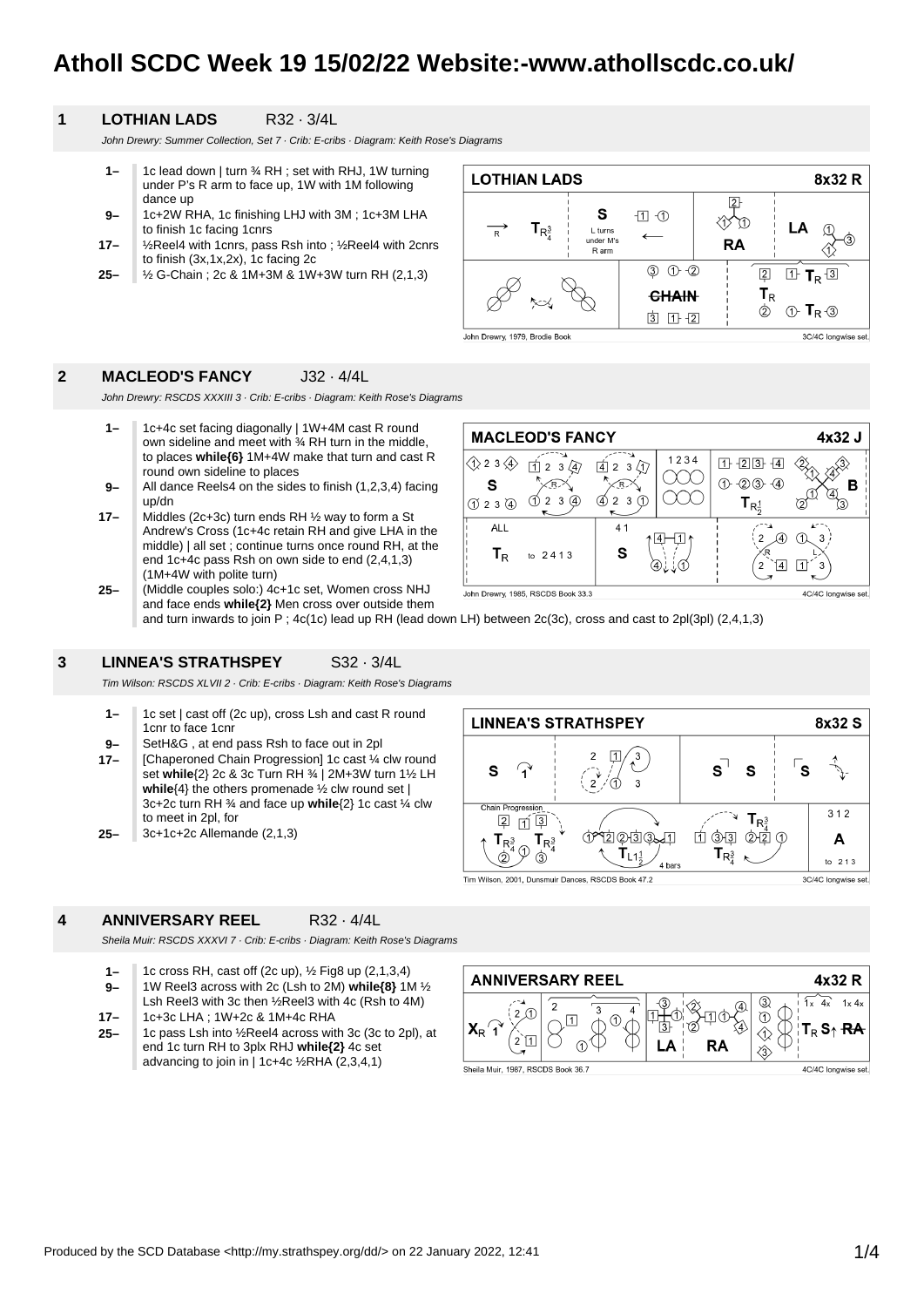# **5 TORRIDON LASSIES** J40 · 3/4L

John Brenchley: Thirty Popular Dances, Volume Two · Crib: E-cribs · Diagram: Keith Rose's Diagrams

- **1--** 1c cross RH | cast off (2c up) ; Teapots L, finish BtoB facing 4cnr
- **9--** SetH&G to 4cnr and P, and face 1cnr ; Turn 1cnr RH and face 2cnr
- **17--** ½ Reel4 on 2diag and face 3cnr ; SetH&G to 3cnr and P and face 4cnr
- **25--** Turn 4cnr RH and face 1cnr ; ½ Reel4 with 1cnrs to meet in centre Rsh to Rsh facing up/dn
- **33--** 1c cast Rsh round 2cnr to 2plx ; ½ Fig8 round 4cnr to 2pl while{8} corners set to P | cross RH ; set facing up/dn and change places RH to (2,1,3)

### **6 THE GARDENERS' FANTASIA** S32 · 3/3L

Pamela Cook: RSCDS XLVI 2 · Crib: E-cribs · Diagram: Keith Rose's Diagrams

- **1–** 1c+2c Circle4 L and face up/dn NHJ ; Set | 1c turn inwards and cast as 2c dance up and 3c step in for
- **9–** 1c+3c Rondel, 3c finish facing 1cnr
- **17–** 3c set to and turn cnrs, finish on sidelines (2,3x,1) with 1c facing 2c
- **25–** 3c dance up | cast off ; lead down LHJ, cross and cast up **while{8}** 2c+1c R&L, starting along the sides (2,3,1)

### **7 BANNOCKBURN 700** J40 · 3/4L

Norma Macleod: Bannockburn 700 · Crib: E-cribs · Diagram: Keith Rose's Diagrams

- **9-- 1--** 1c turn RH | cast (2c up) ; All set | All turn P LH ½ into Allemande hold facing down Inverted 3C Allemande (3x,1x,2x)
- **17--**
- All set | 1c turn LH ½ to middle facing up, cast round 3c to 3pl **while{4}** 2c cross LH and cast to 2pl **while{2}** 3c cross LH (3,2,1)
- **33-- 25--** Progressive (non-crossing) G-Chain: top C full turn RH **while{2}** sides change RH | bottom C full turn LH **while{2}** sides change LH ; repeat [25-28] (2,1,3)
- Circle6 and back

### **8 REST AND BE THANKFUL** R32 · 3/4L

Jack McConachie: Grampian Collection of Scottish Country Dances · Crib: E-cribs · Diagram: Keith Rose's Diagrams

- **9– 1–** 1c cross RH | cast off (2c up) ; cross LH and cast L round 4cnr to take 1cnr on R in promhold Promenade ½ round cclw and drop 1cnr at opposite corner **while{4}** 2cnrs A&R diagonally ; 1c turn 1¾ LH to 2cnrs
- **17–** Repeat with 2cnrs **while{4}** 1cnrs A&R ; 1c turn 1¼ LH to face 1cnr pos
- **25–** ½Reel4 with 1cnrs, pass Rsh ; ½Reel4 with 2cnrs, crossing Rsh to 2pl



this follows the original instructions. Those who find the time short for crossing on [31-32] can try an easier choreography, also flowing better into 2nd turn, as follows:

- **17–** Repeat with 2cnrs **while{4}** 1cnrs A&R ; 1c turn 1¾ LH to face 3cnr (= 1cnr person)
- **25–** ½Reel4 with 1cnrs, pass Rsh and face 4cnr ; ½Reel4 with 2cnrs, finish in 2pl





 $A$  (rev

 $T_{\rm L}$ 

 $3 - 11$  2

 $@{+}@@{+}$ 

 $\mathbf{X}_{\mathsf{L}}$ 



**BANNOCKBURN 700** 

 $\mathsf{T}_\mathsf{R}$  $\mathbf{r}$ 

3

 $\frac{1}{\sqrt{1}}$ 2

Norma Macleod, 2013, Bannockburn 700

 $213$ 

S  $T_{L_2^1}$ 

 $32 + 11$ 

 $T_R$   $X_R$ 

 $(3)$  (2 + 1)

8x40 J

 $\overline{2x}$  $\overline{1}$ 

 $213$ 

 $(6)$ 

3C/4C longwise set.

 $T_{L_2^1}$   $X_L$ 

 $3x$  1x  $2x$ 

S

 $13 + 2$ 

 $\Phi$   $\Phi$   $\Phi$ 

 $X_{R}$ 

 $T_R$ 

 $\overline{\mathcal{R}}$ 

X,

 $T$  +  $T$  $\sqrt{3}$ 

> $\mathbf{X}_{\mathsf{L}}$ T,

 $(1) - (2)$  $\circled{3}$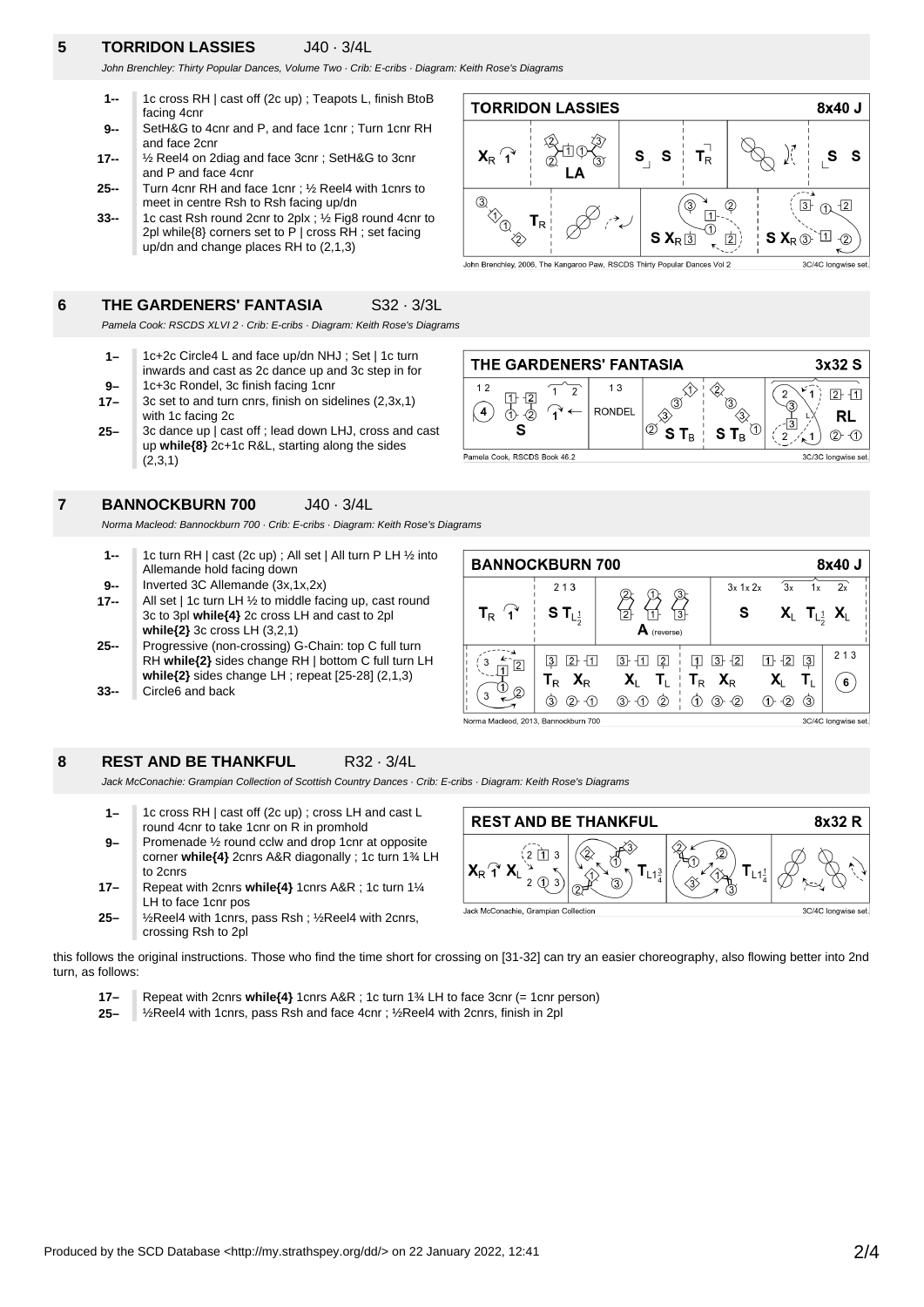# **9 LIQUID ASSETS** J32 · 3/4L

John Drewry: New Dances by John Drewry 2003 · Crib: E-cribs · Diagram: Keith Rose's Diagrams

- **1--** 1c cross down into Mirror Reels3 on opposite side (1x,2,3), 2c facing out
- **9--** 1c turn 2c on sideline EH 1½ (2,1x,3) ; 1c+3c repeat (2,3,1x), 3c facing out
- **25-- 17--** 1c cross up into Mirror Reels3 on own side (2,3,1), 3c facing out
- 1c turn 3c on sideline EH 1½ (2,1,3) ; 1c dance up between 2c and cast off to (2,1,3)

### **10 THE OUTER CIRCLE** R48 · 3/4L

Kenneth Reid: Birmingham Diamond Jubilee Dance Book - 1946-2006 · Crib: E-cribs · Diagram: Keith Rose's Diagrams

- **9– 1–** 1c cross RH | Cast (2c up) ; ½ Fig8 R to face 1cnrs 1c+1cnrs Diag. Chain (turn cnr RH ½ | 1c chase clw ½ round **while{4}** cnrs turn LH 1½ | 1c turn cnrs RH ½) and face 3cnr pos.
- **17–** Reels3 on sides, Rsh to 3cnr, finish passing P Lsh to face 2cnrs
- **25–** 1c+2cnrs Diagonal Chain, 1c finish facing 4cnr
- **33–** Reels3 across, Rsh to 4cnr, at end loop to face 1cnr
- **41–** 1c ½ Diag. Reel4 with 1cnrs, pass P Lsh ; repeat with 2cnrs and pass P Rsh to (2,1,3)



8x32 J

 $\overline{11}$ 

À

3C/4C longwise set.

Kenneth Reid, Birmingham Diamond Jubilee

 $\langle \Im \rangle$  $\circled{1}$  $\sqrt{3}$ 

**LIQUID ASSETS** 

#### **11 THE SALTIRE STRATHSPEY** S32 · 4/4L

Barbara Anglin: RSCDS XLV 4 · Crib: E-cribs · Diagram: Keith Rose's Diagrams

- **1–** 1M+2W & 3W+4M turn BH 1½ to change places ; all M LHA, at end drop LH and form star pattern, all C facing cclw NHJ
- **9–** All S&Link to change places with P ; repeat, finish facing P along sidelines (1W+2M+3M+4W are in own positions)
- **17–** Parallel Reels4 on the sides
- **25–** 1W+2M & 3M+4W turn BH 1½ to change places (2x,1x,4x,3x) ; 2c+3c cross RH **while{2}** 1c+4c ½  $LHA$   $(2,4,1,3)$  all set

| THE SALTIRE STRATHSPEY                                    |                     |               |                 |                              | 4x32 S                 |
|-----------------------------------------------------------|---------------------|---------------|-----------------|------------------------------|------------------------|
| 4<br>D<br>3<br>(4)<br>2<br>$T_{B1\frac{1}{2}}$            | $\mathcal{A}$<br>3) |               | S<br>31<br>LINK |                              | &<br>35<br><b>LINK</b> |
| 4<br>(4)                                                  | 2                   | 3<br>4        | 2x              | $1 \times 4 \times 3 \times$ | 2413                   |
| 3<br>3)<br>2                                              | $^{72}$             | 3<br>$I_{B1}$ |                 | $X_{R}$ + $X_{R}$            | S                      |
| Barbara Anglin, 2001, Gatineau Gathering, RSCDS Book 45.4 |                     |               |                 |                              | $4C/4C$ , Iongwise set |

#### **12 THE KENORA REEL** R32 · 3/4L

John Drewry: Bankhead Book Part 2 · Crib: E-cribs · Diagram: Keith Rose's Diagrams

- **1–** 1c (cross down)+2c+3c Mirror Reels3 on opposite sides (touch hands), 1c+3c finishing for
- **17– 9–** 1c+3c L-Chain up / down, finish 1c facing 3c NHJ 1c+3c set | petronella in tandem (Skip Ch.) ; repeat across **while{8}** 2c cross RH, cast R to midline ; cross RH up /down, cast R (to 3x, 2x, 1)
- **25–** All chase  $\frac{1}{2}$  way clw to  $(1x, 2, 3)$ ; 1c cross RH and cast to 2pl (2c up) (2,1,3)

### **13 A CAPITAL JIG** J32 · 3/4L

Tine E MacKay: Magazine Dances 2005-2009 · Crib: E-cribs · Diagram: Keith Rose's Diagrams

- **1–** 1c+2c Set&Rotate, finish 1c facing 2c (2,1,3)
- **9–** Rsh Reels3 on the sides
- **17–** 1c set | turn ¾ RH ; 2c+1W & 1M+3c LHA (to 2,1x,3)
- **25–** 1c set | turn ¾ RH ; 2c+1M & 1W+3c LHA (2,1,3)





 $3 - 1$  T<sub>R1</sub>  $\circledcirc$   $\mathsf{T}_{\mathsf{L1}^{\mathsf{1}}}$  $\circlearrowleft$   $\mathsf{T}_{\mathsf{R1}^1_2}$ っゝ  $\infty$  $\infty$  $\mathbb{D} \otimes \mathbf{T}_{R1\frac{1}{2}}$  $\circled{0}$  T<sub>L1</sub>  $\Box$   $\Box$   $\mathsf{T}_{\mathsf{L1}^1}$  $2<sub>2</sub>$ 3C/4C longwise set. John Drewry, 2002, Stoneywood Collection 2